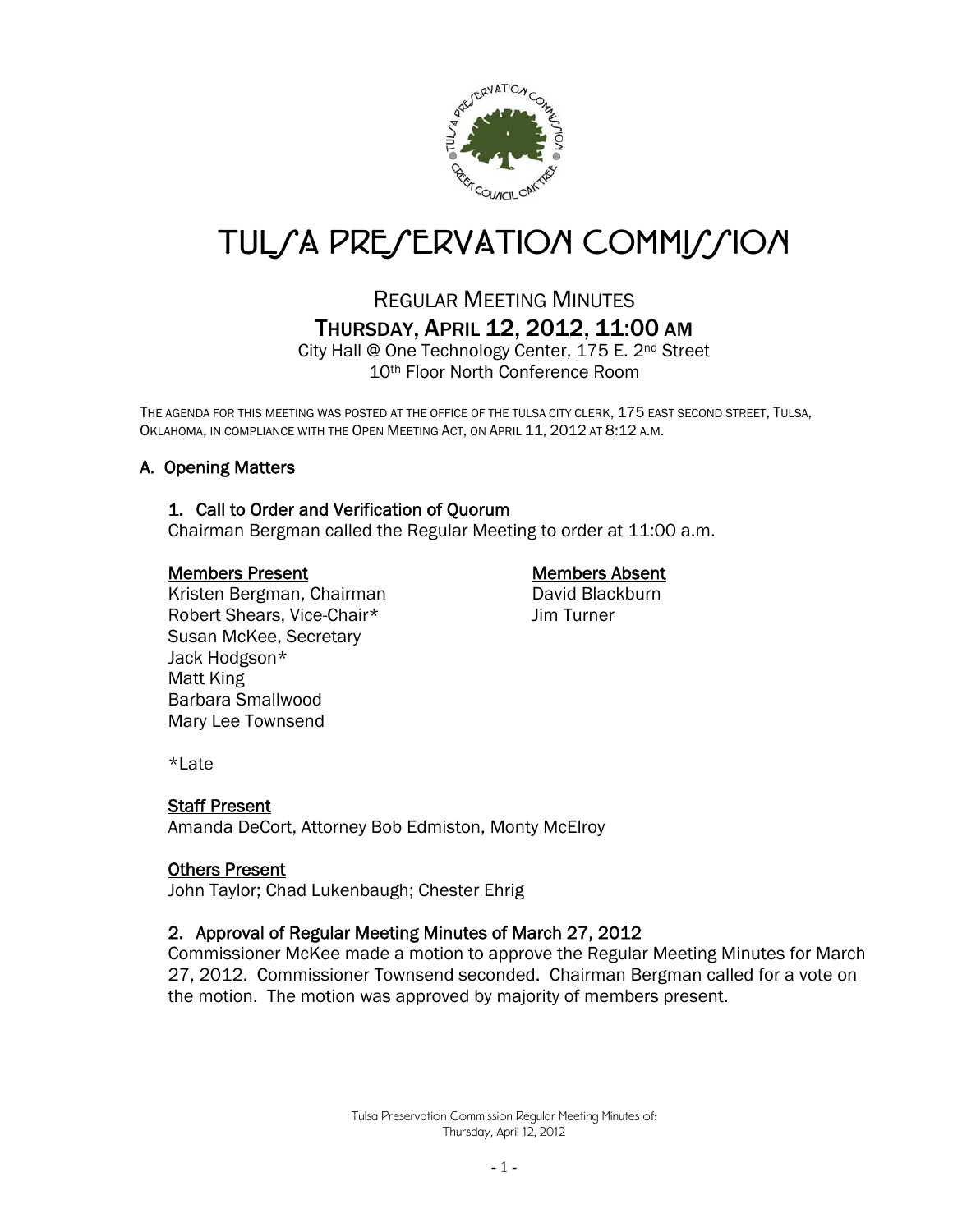In Favor **Opposed** Abstaining Not Present

1. Bergman None 1. King 1. Hodgson

- 2. McKee 2. Shears
- 3. Smallwood
- 4. Townsend

### 3. Disclosure of Conflicts of Interest

No one reported a conflict of interest with the proposals on the agenda.

## B. Actionable Items

## 1. COA-12-013/ 1145 N. Denver Avenue (Brady Heights)

Applicant: John Taylor COA Subcommittee Review Date: None Request:

 1. Replace entire roof with asphalt composition shingles, including two small portions of slate roof flanking front dormer.

 2. Replace asphalt composition shingles on barrel roof of front entry portico with copper material.

Monty McElroy presented Mr. Taylor's Certificate of Appropriateness application to the Commission and read the applicable guidelines for this district. Mr. Taylor was present to answer questions.

Mr. Taylor showed samples of shingles for the main roof and pictures of metal roofing material for the entry portico. He talked about and showed pictures of a proposed metal material somewhat resembling copper.

Commissioners decided to vote on each item separately.

Commissioners discussed replacement of the slate portions of the roof with asphalt shingles, and expressed concern with the proposed new product's lack of color variation and style not closely resembling the original slate roof.

Commissioner Townsend made a motion to deny Item #1 of the application. Commissioner Smallwood seconded the motion. Chairman Bergman asked for a vote on the motion.

#### Vote: 1145 N. Denver Avenue, Item #1

5. Smallwood

| In Favor   | <b>Opposed</b> | <b>Abstaining</b> | <b>Not Present</b> |
|------------|----------------|-------------------|--------------------|
| 1. Bergman | None           | 1. Shears         | None               |
| 2. Hodgson |                |                   |                    |
| 3. King    |                |                   |                    |
| 4. McKee   |                |                   |                    |

Tulsa Preservation Commission Regular Meeting Minutes of: Thursday, April 12, 2012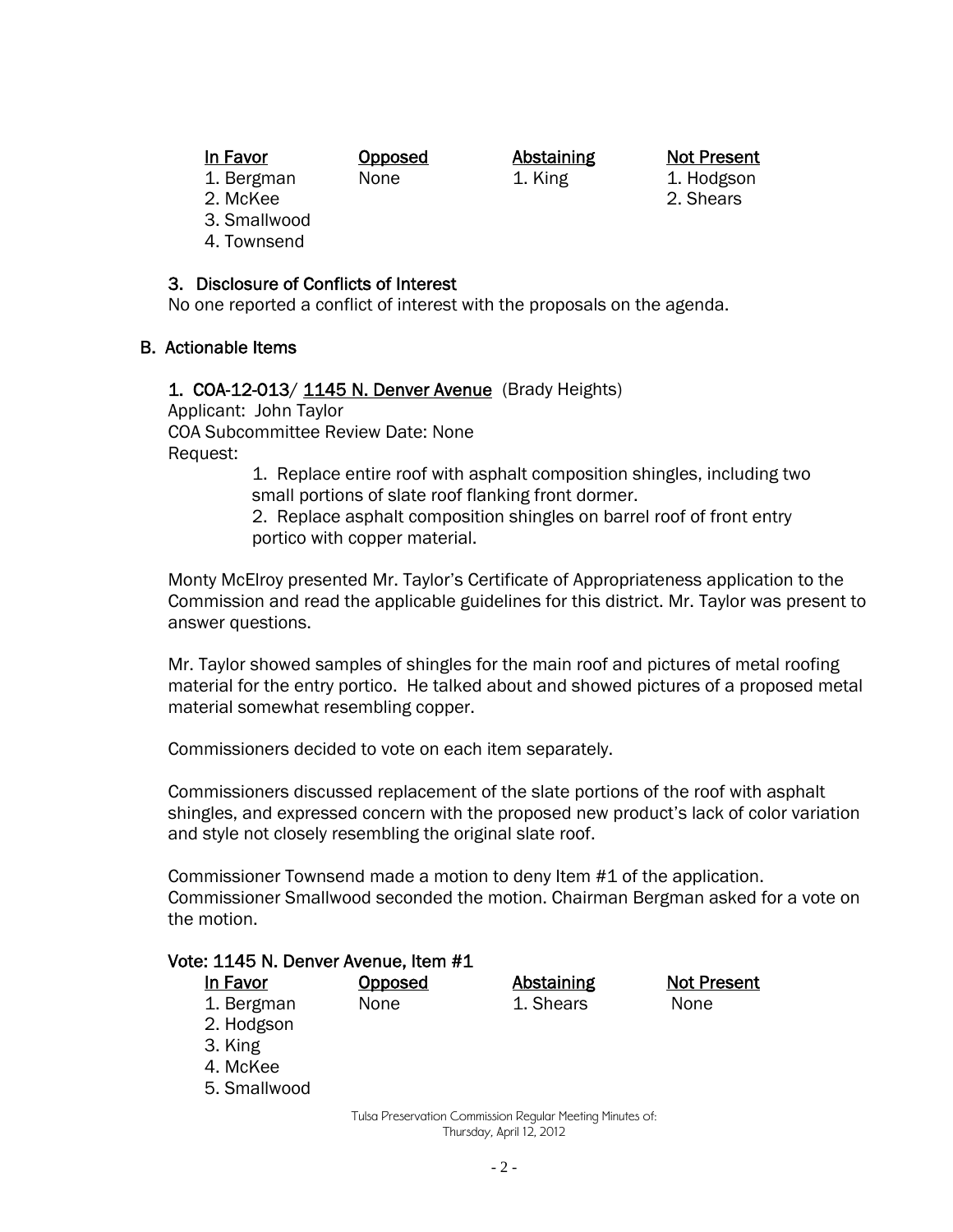#### 6. Townsend

The motion to Deny was Approved by members present and voting. Guidelines cited: Roofs, Preferred Option, 1. and 2.; Roofs, Second Option, 1. and 2.

Commissioners suggested that Mr. Taylor withdraw the application and resubmit a new application including details for (a) variegated shingle roof that simulates slate and (b) detail the metal material for part 2. Applicant chose to withdraw the application.

No vote was taken on Item #2.

#### C. Reports

1. Staff

a. Asst. City Attorney Bob Edmiston reported on the caveat to be filed for HP-zoned properties. Commissioners discussed potential language for what actions require review. Staff suggested that the language be taken directly from Chapter 10A. Attorney Edmiston stated that he will update the language, incorporate legal descriptions, and have a final draft at the next meeting for TPC review and approval.

b. Amanda DeCort reported on the Statewide Preservation Conference, upcoming Window Repair Workshops, Historic Tax Credits, and an upcoming Board of Adjustment appeal. She distributed a letter of support for the upcoming Greenwood National Register Nomination from Councilors Henderson and Patrick, and reminded the Commission that they would be reviewing the nomination later this year. Commissioners noted the quality and number of letters received to date, which had been distributed by email on April 11th. DeCort will remind everyone of the letters when public meetings begin.

2. Chair report:

 Chairman Bergman reminded the Commission of the list of legislators and urged everyone to write a note about the Historic Tax Credits.

3. Committees:

a. Rules and Regs: no report

b. Outreach: Chairman Bergman reported that the Realtor Education class has been rescheduled for fall.

c. Design Guidelines: Commissioner Smallwood reported that the TMAPC's work session to discuss the Unified Design Guidelines will be April 18th at 2:00 pm.

#### D. New Business

None

#### E. Announcements and Future Agenda Items

1. Cherie Cook from the Coalition of Historic Neighborhoods thanked the

Tulsa Preservation Commission Regular Meeting Minutes of: Thursday, April 12, 2012